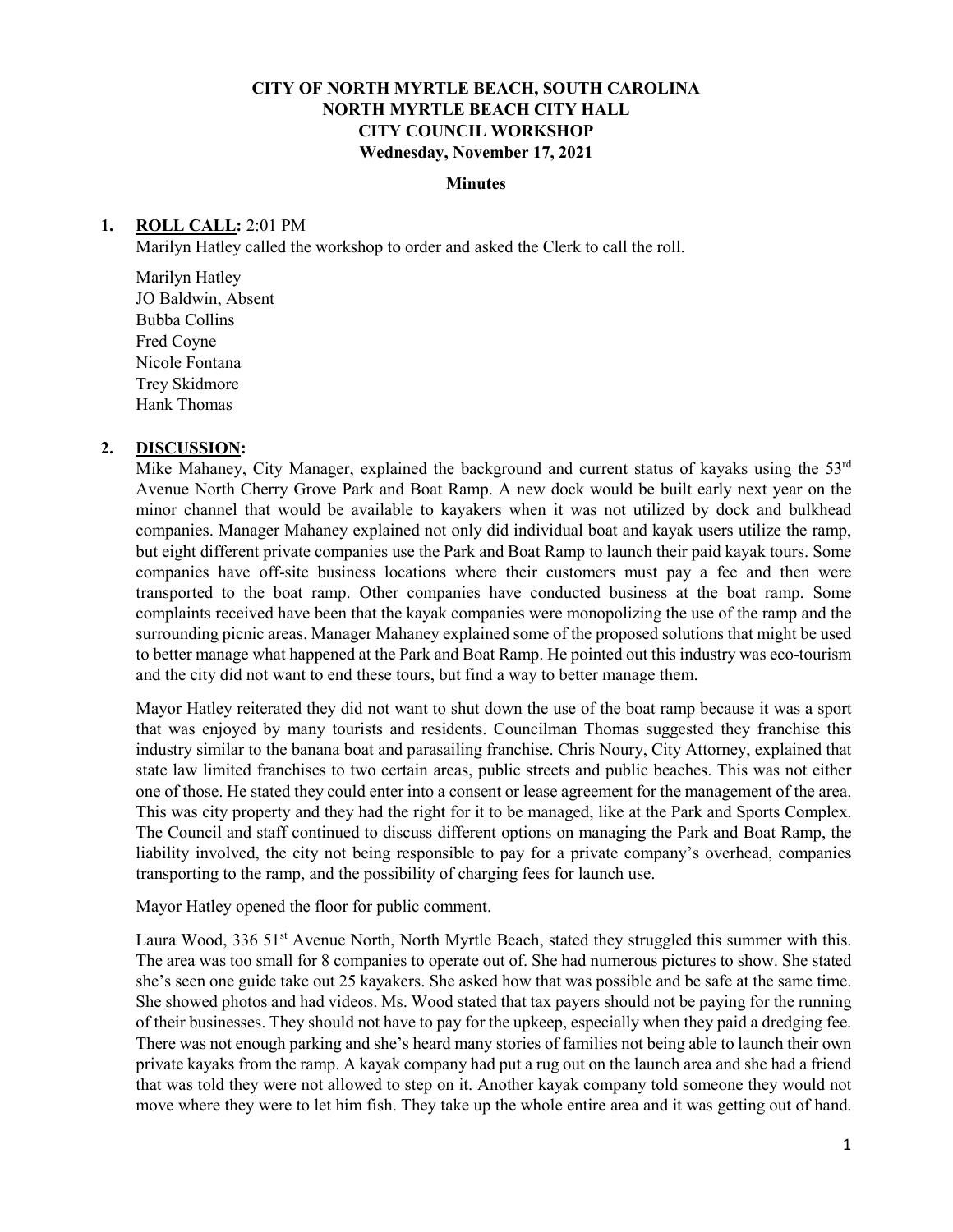She stated this was not an area to lease. The companies needed to buy a piece of property and run their company from it, like everyone else did. There was not enough parking for this business. It was not fair to those that were paying taxes.

Laura Weaver, 1023 Belle Drive, North Myrtle Beach, represented Tyler Watkins and Glass Bottom Kayaks. She stated they had been in business since 2016 and stated they did have a \$5 million policy that named the City of North Myrtle Beach as additionally insured. They ran a top-notch business. She stated this was how she made her living, how she ate, and paid her bills. Ms. Weaver stated things weren't good, but they had zero guidance from the City, but to be yelled at over the parking situation. If they decided to do a lease option, this would make them go into competition with others outside of North Myrtle Beach and put her up against people who did more things than she did with her business. She was a little guy with 28 boats and they couldn't handle more than that amount. Ms. Weaver stated they bring the kayaks on a trailer, unload them, and move cars to the back. She stated there was a challenge because a boat trailer would be parked at a different angle. She asked why the lot couldn't be paved with lines on it. She wanted them to limit the number of kayaks, because next year, some companies will try to top this year. She stated her boats were in some of the pictures that had been shown. They were the smaller ones. The rug was hers, because it was very slippery and she didn't want someone to get hurt. She stated if someone told them not to use it, it was probably because they were getting ready to launch a group. She stated the ramp was always open for people to use.

Justin Summerall, 652 Twinflower Street, Little River, stated he owned J & L Kayaks and had a North Myrtle Beach business license. He stated he started his business in 2009 and at no point had conducted business at the ramp. He had a location where his equipment was stored. His business had a 24 hour online reservation system and they did not take walk-ins. If someone came up to the ramp to rent a kayak, they gave them a card with the number to call. They did not conduct business at the ramp. They were providing a service only. Mr. Summerall stated they also provided liability insurance, just like Ms. Weaver did. If he had not put the mat on the ramp, people would have already died. He does the maintenance of the ramp in order to keep everyone safe, because it was so slippery. He stated they gave way to anyone with a personal kayak. Mr. Summerall stated they have their kayaks stacked and out of the way and didn't unload more than what he had for reservations. They did not unload and set up shop. He agreed parking was tight and stated they had made arrangements to transport kayakers in a 15-passanger van. He recognized there were issues on the water, but he was a Level 3 kayak instructor, which included the know-how of group management and rescue. His instructors were certified tour guides. They were courteous to other kayakers and very safe on the water.

Cheryl Kilday, President/CEO of Destination North Myrtle Beach, stated they promoted kayaking at the Chamber and she personally kayaked frequently. She asked if they had thought about using or applying for Covid recovery funds, because outdoor recreation and tourism was named as one way to help the tourism industry. She stated this would be a way to use those dollars and maybe provide an alternative location instead of contracting the business and figure out how to accommodate them. She stated Columbia was getting some of the surplus recovery dollars. She asked them to look into those dollars to find a location to better manage this. Randy Wright, Director of Finance, stated they were not eligible for those dollars. The CARES funds they received had to be paid back. The city has not been eligible for any of those funds.

Clay Nichols, 319 & 325 46th Avenue North, North Myrtle Beach, stated as a resident, he had a kayak and liked to kayak. He was also an avid boater. He did not have a problem with the kayakers, but how they were running their operations. They were squatting on the land. He stated he didn't fish in that area, because it was so congested. Anyone that wanted to use the gazebo couldn't do it, because it was occupied by the kayakers. The main problem was how they run when they were in the water. You could not get through. It was skinny in there, especially at low tide. It was not a no wake zone and people were allowed to pull inner tubes and water ski. Every time you go by a kayaker, you have to slow down, so technically,